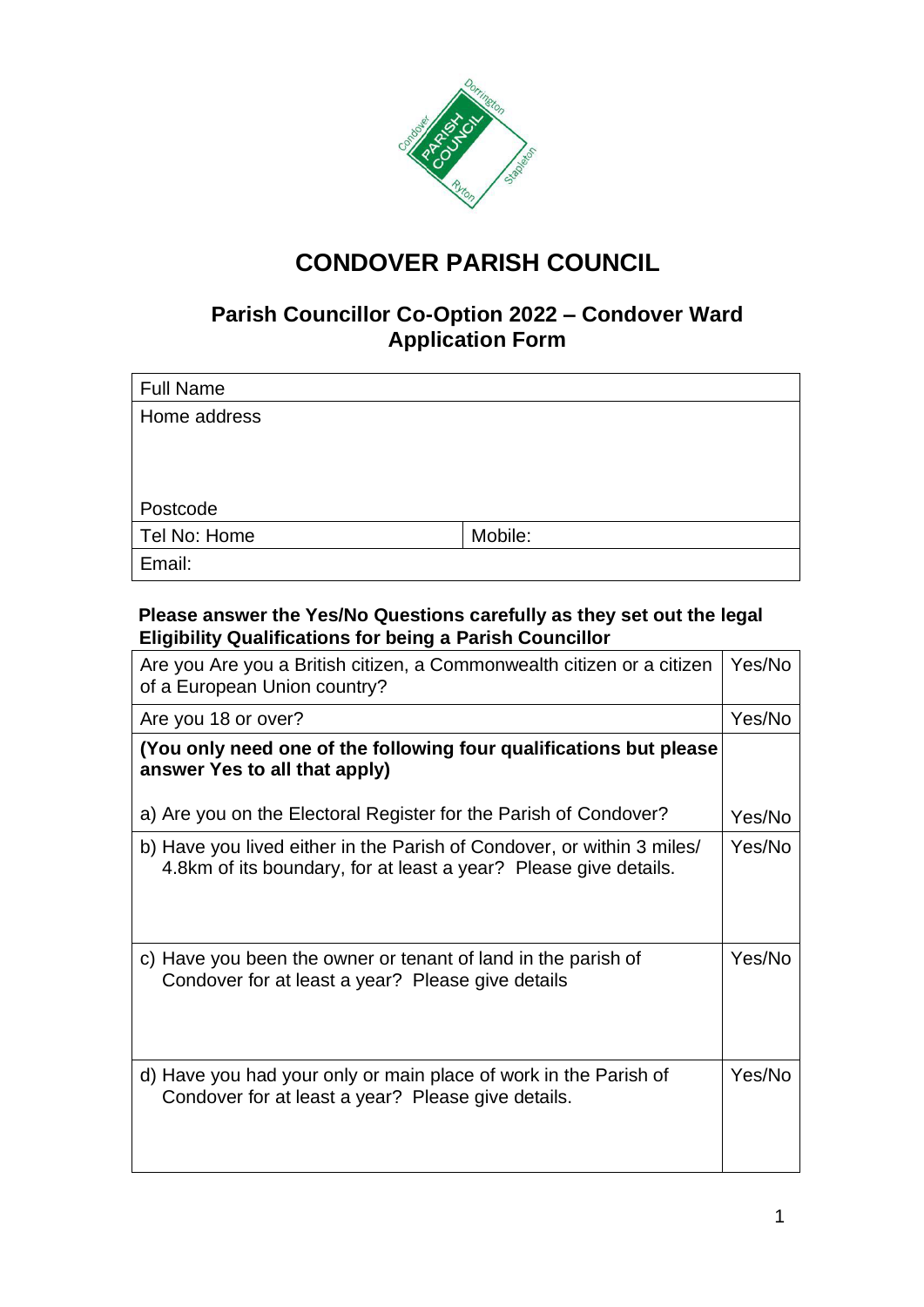### **Please answer the Yes/No Questions carefully as they set out the legal Disqualifications for Eligibility for being a Parish Councillor**

| Are you an employee of Condover Parish Council?                                                                                                                                                                                                                        |        |
|------------------------------------------------------------------------------------------------------------------------------------------------------------------------------------------------------------------------------------------------------------------------|--------|
| Are you the subject of a bankruptcy restrictions order or interim order?   Yes/No                                                                                                                                                                                      |        |
| Have you within the last five years been convicted of an offence in the<br>UK, the Channel Islands or the Isle of Man which resulted in a<br>sentence of imprisonment (whether suspended or not) for a period of<br>three months or more without the option of a fine? | Yes/No |
| Are you disqualified by order of a Court from being a member of a<br>local authority?                                                                                                                                                                                  | Yes/No |

## **What You Can Bring To Condover Parish Council?**

**Please give a brief description about the experience you can bring to Condover Parish Council**, for example, any previous local government experience, work in the voluntary or charitable sector or business experience etc.

### **Please give a brief description of the skills you can bring to Condover Parish Council**?